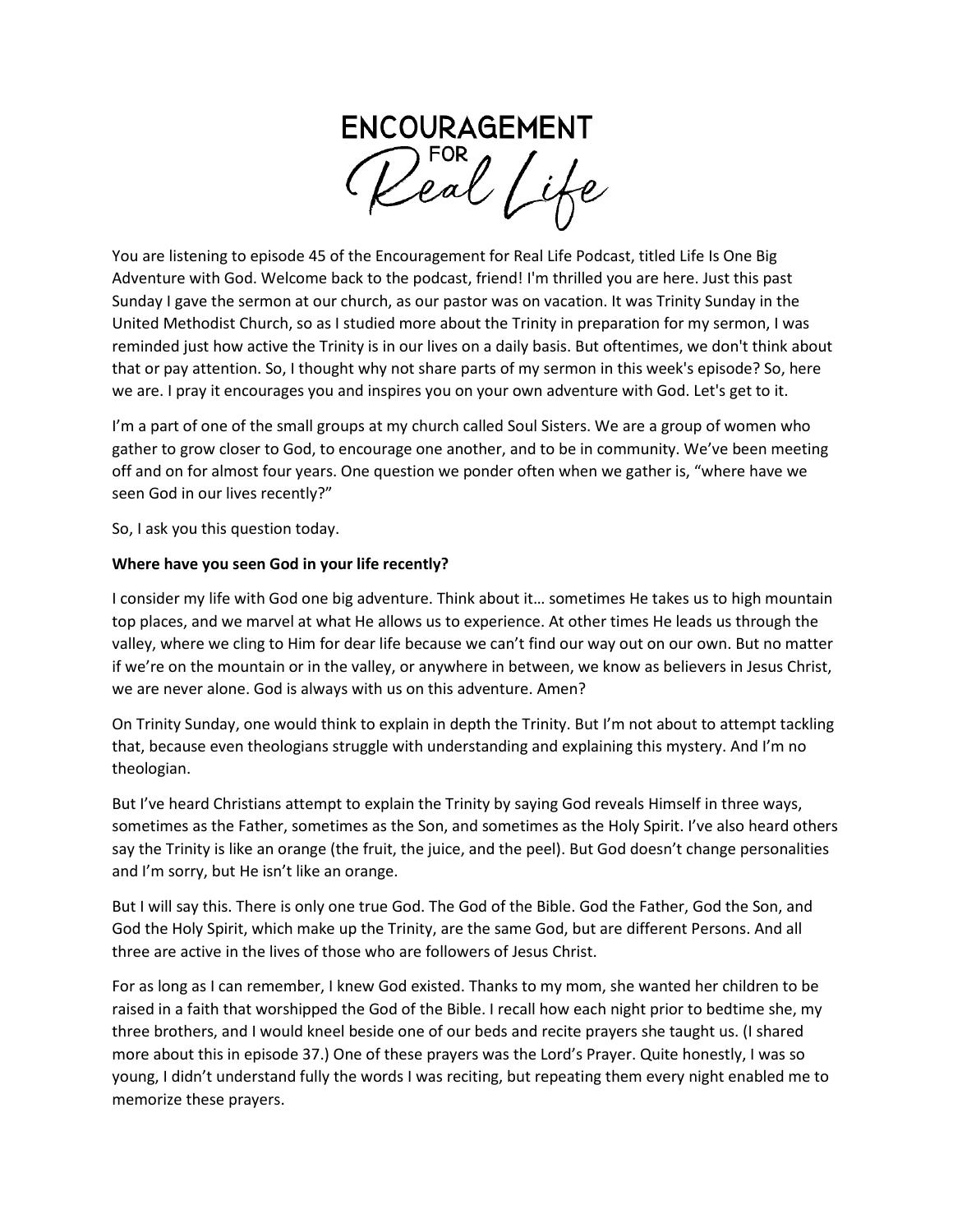#### **But this God was a mystery to me.**

Who was He? Why did I feel like He was mad at me all the time? And why did I need to pray to Him, anyway? What was the point?

The answers I received to these questions didn't make sense to my young brain, so I did what any child would do. I conjured up various images of God in my mind. Because no one seemed to have a picture or a painting of God.

What did He look like, anyway? Was God a giant, mighty man who donned armor like a warrior? Was He a ghost-like figure wearing a long white robe? Or was He some sort of being who was stern and strict, just waiting for me to mess up so He could punish me?

I was afraid of God because I didn't really know who He was. Isn't it true, we often fear what we don't understand? How many people in this world fear God because they don't know Him? Or how many people think He doesn't really exist because they don't understand the reality of God in their lives?

I remember feeling the need to please God, otherwise He might punish me. And what child liked to be punished? Not this one. And I recall believing how attending church would make me look good in God's eyes, and maybe He would give me good things for doing so. Because after all, I was all about receiving good things!

### **For years God was an impersonal, impractical, and inaccessible deity in my life.**

Until one evening in April 1991 when my best friend and her mom, who is an ordained pastor, introduced me to Jesus. Oh, I had heard of Jesus, but I didn't quite understand who He was either. But as I was struggling in my 22-year-old life, I was open to trying anything. Even inviting this Jesus into my life, whatever that meant.

So, over the phone that evening, they explained who Jesus was and how believing in Him would change me and my life forever. It all sounded good to me, so I repeated a prayer, asked Jesus to take over my life, and my friend's mom was right. I experienced a joy in that moment that I had never experienced before. She said that joy would never leave me, and she was correct.

### **That joy is still present within me today.**

I wasn't aware of exactly what was happening in that moment, but it was then when the Holy Spirit began living in me and the result was that internal and eternal joy I felt. This happens for every person who believes in Jesus.

### But I didn't understand the Holy Spirit either. *You mean something is living in me?!*

That kinda freaked me out until my friend and her mom explained it to me. That the Holy Spirit is a gift from God for everyone who loves and follows Jesus. And we'll talk more about that in a moment.

Since that evening, the Holy Spirit has been at work within me, and goodness He has had His hands full. Molding me, refining me, smoothing out some very rough edges. He has taught me much since those early days of my faith through studying the Bible and learning who God, Jesus, and the Holy Spirit really are. He helped me learn a new way to pray to God without memorized prayers, but in more of a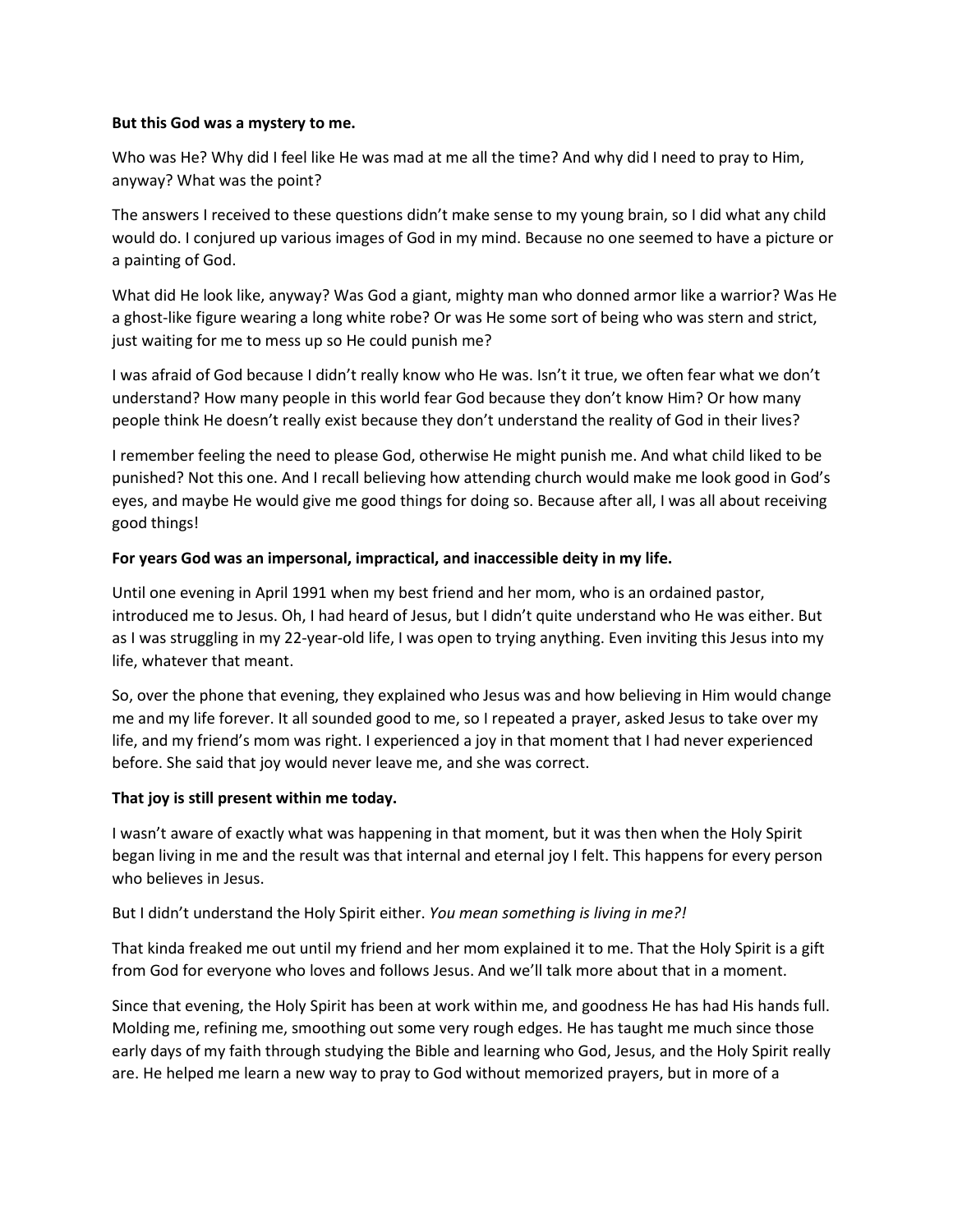conversation. And He taught me God's love and favor isn't determined by my church attendance, or really anything else, for that matter.

## **Life has certainly been a big adventure with God.**

So, when I think about the question, "where have I seen God in my life recently," I can't help but think of the Trinity… God the Father, God the Son, and God the Holy Spirit.

I marvel how God the Father, God the Son, and God the Holy Spirit are each distinct, yet how they are interconnected. I guess this is part of the mystery our minds cannot fully grasp.

God the Father desires a relationship with His creation, but scripture tells us the only way to Him is through His Son, Jesus. Just as our relationship with the Father depends on Jesus, our relationship with Jesus depends on the Holy Spirit. Believers in Jesus, receive the Holy Spirit, which scripture also describes as our Helper, indwelling us forever. The Holy Spirit teaches, guides, leads, and refines us to be more like Jesus.

See how they are all interconnected? They are all God.

The Father sent the Son to die for us and give us new life, and the Son sent the Spirit to help us comprehend all God has done for us and to enable us to keep growing in our faith in Him. Charles Stanley, author and pastor, puts it this way: "The Father creates a plan, Jesus Christ implements the plan, and the Holy Spirit administers the plan." (https://www.christianity.com/jesus/is-jesus-god/holytrinity/the-roles-of-the-trinity.html)

# **So, where have you seen God the Father, God the Son, and God the Holy Spirit in your life recently?**

If you're like me, you probably haven't given it much thought or paid much attention. Until now. But think back to this week. Where did you see God the Father in your life? Or God the Son? Or God the Holy Spirit?

As I was thinking about these questions, I was reminded of sunrises and sunsets. I am quite fond of them, and if you follow me on any social media, you see the photos of the ones I am blessed to witness. Thankfully, we can view them from our home. The sunrise through our kitchen windows and the sunset through our bedroom windows. And in each one, I imagine God painting that sky just for us to enjoy.

I guess you could say I see God the Father, our Creator, in the sunrises and sunsets. I see His creativity and magnificence in all He's created, but some days I'm just too distracted to notice. But when I am paying attention, I see God the Father everywhere. In the blooming flower in my garden, in the crystal blue sky above, in my grandson's laughter. God's creation declares His glory. That includes you and me.

And what about those times when our prayers are answered? Or when we missed getting in a car accident by a smidgen? Or when God's blessings surprise us? God the Father is at work.

### **What about God the Son?**

Jesus? He said in the book of Matthew (28:20) that He will be with us to the very end of the age, so we know Jesus is with us. Jesus loved us so much, He died and rose again for you and for me, and in doing so, He removed our sins as far as the east is from the west. For those who follow Him, we are guaranteed a place in eternity with Him. But the thing is, every day we are living out that eternity. We